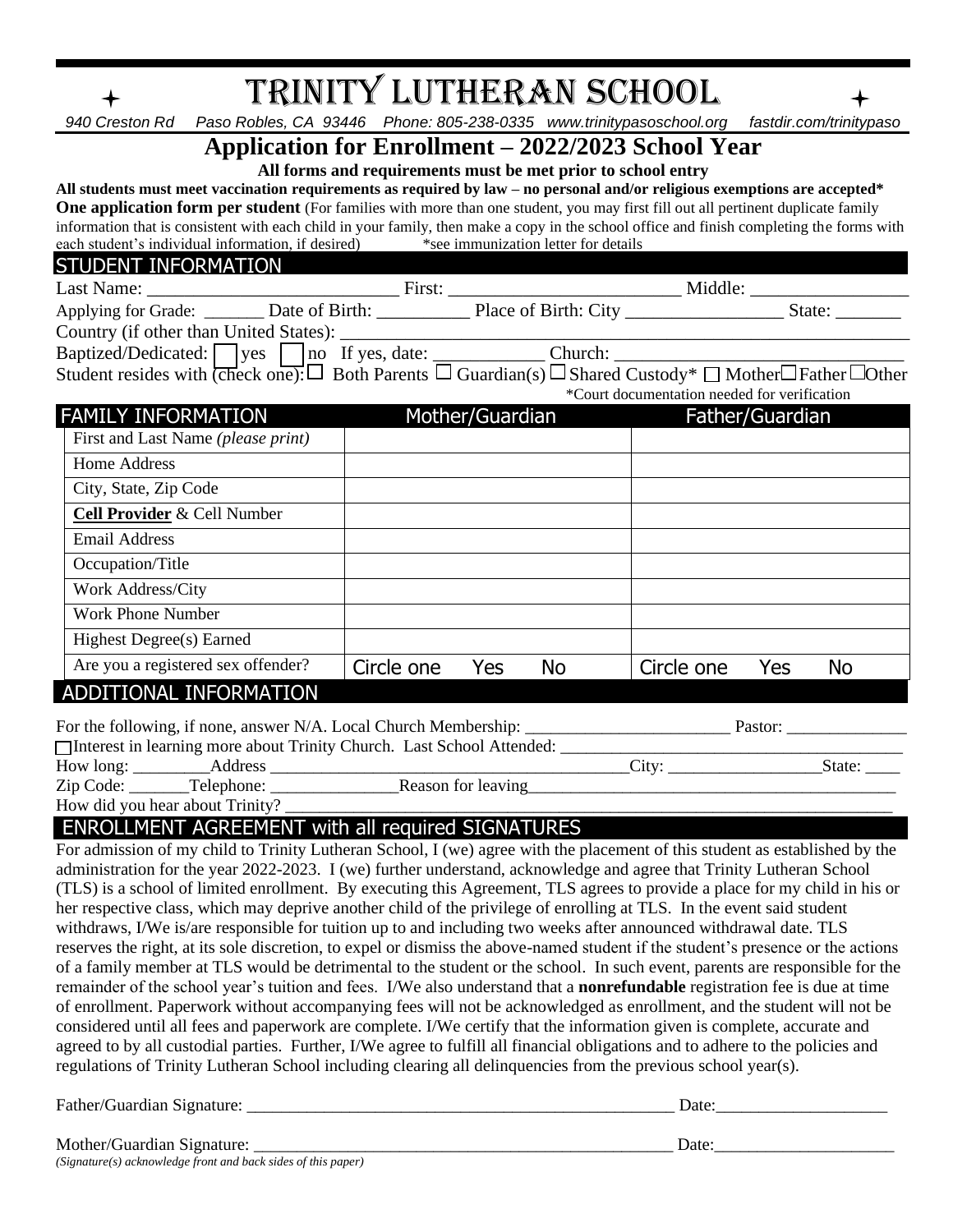| <b>ENROLLMENT INFORMATION</b>                                                                            |  |
|----------------------------------------------------------------------------------------------------------|--|
| <b>Enrollment</b><br>• Enrollment at Trinity is on an annual basis.                                      |  |
| <b>Procedures</b><br>An application for enrollment must be filled out annually and received before       |  |
| the deadline for both continued and initial enrollment.                                                  |  |
| Application for enrollment does not constitute acceptance.                                               |  |
| Once a family has been accepted, the registration procedure is mandatory<br>$\bullet$                    |  |
| and becomes part of the requirement for attendance at Trinity Lutheran                                   |  |
| School.                                                                                                  |  |
| The registration/materials fee is not refundable and must accompany each<br>$\bullet$                    |  |
| application or the application will not be processed.                                                    |  |
| A non-refundable one-time application/evaluation fee of \$25.00 must be paid                             |  |
| at time of evaluation. This is for all new Kindergarten and transfer $1^{st} - 8^{th}$                   |  |
| Grade Students, including Trinity Preschool students entering Kindergarten.                              |  |
| In households where the parents are no longer together and have shared<br>$\bullet$                      |  |
| custody, a signature of both parents must accompany the application form.                                |  |
| A copy of an official birth certificate must be included in the enrollment packet.                       |  |
| No students will be admitted without proper proof of required vaccinations.                              |  |
| <b>All New</b><br>Students will be required to take an admission test at the time and place<br>$\bullet$ |  |
| <b>Enrollees</b><br>designated by the school. A non-refundable evaluation fee of \$25.00 must            |  |
| accompany the application in addition to the registration fee. Parents will meet                         |  |
| with the principal after the assessments and will be notified regarding                                  |  |
| enrollment. Acceptance is based upon our standardized test scores on                                     |  |
| Renaissance STAR Math and Reading being no less than 0.9 months below                                    |  |
| grade level. Any student falling under grade level but no more than 0.9                                  |  |
| months below grade level may be conditionally accepted upon completing an                                |  |
| individualized plan to help fill in the gaps.                                                            |  |
| Parents of new enrollees are required to present medical records and reports                             |  |
| and fill out the parent questionnaire form.                                                              |  |
| Enrollment and grade placement of transfer students will be conditional until                            |  |
| report cards, cumulative records, a teacher evaluation form and immunization                             |  |
| records from the previous school have been received and evaluated.                                       |  |

#### **Nondiscrimination Policy**

Trinity Lutheran School admits students of any race, color, national and ethnic origin to all the rights, privileges, programs, and activities generally accorded or made available to students at the school. It does not discriminate on the basis of race, color, national and ethnic origin, or gender in the administration of its educational policies, admissions policies, scholarships and financial aid programs, and athletic and other school-administered programs.

All enrollment papers must be received and the first month's tuition paid prior to the student attending school. Payment is due in 10 equal monthly payments beginning **August 1, 2022** and continuing each subsequent month through May. If you desire a different due date, you must submit your request on the Financial Agreement Form. If approved, this monthly due date is only good for this school year.

#### FOR OFFICE USE ONLY

| Date/Time received: _________________           |  | Registration Amount Paid ____________ by:          |
|-------------------------------------------------|--|----------------------------------------------------|
| $\Box$ check $\frac{H_{\perp}}{H_{\perp}}$ cash |  | <b>Example 2</b> Fast Direct wallet or credit card |
| Cumulative Request Sent: ___________________    |  |                                                    |
|                                                 |  | TEF sent: TEF received: Birth Certificate Received |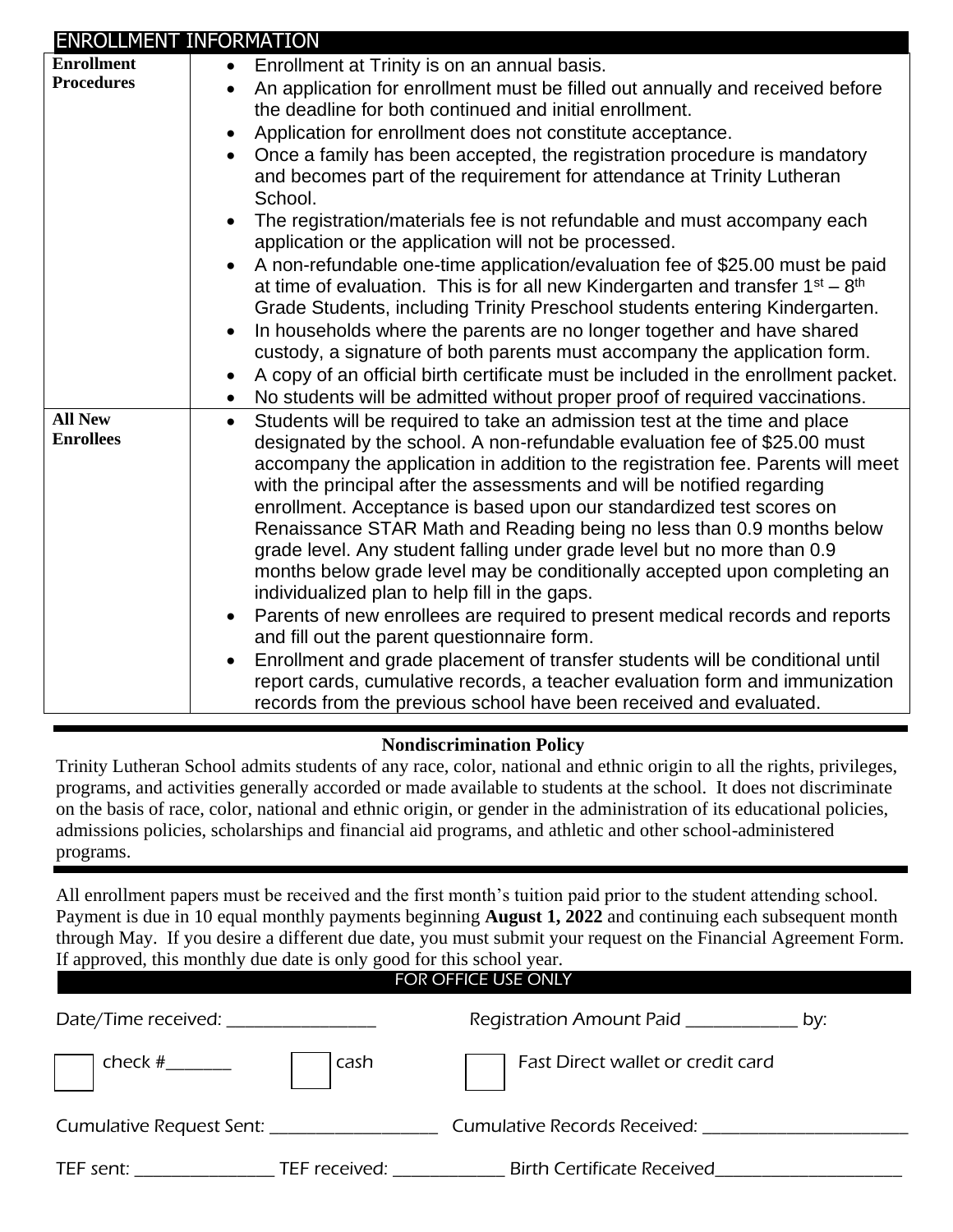



### Growing in Grace and Knowledge STUDENT RELEASE FORM 2022/2023 PRINT AND AUDIO-VISUAL MATERIALS

We're proud of our students, teachers, and school in general and like to share the accomplishments with others. This includes information in written and audiovisual form. We have school brochures, a web site, promotional materials, and access to local newspapers and television stations that are all available to the community at large. We would like to include your student in these materials if the opportunity arises. It is our practice to not use names with information that is accompanied by a photo or other visual media. This does not include photos or video used strictly for class or school projects.

|  | I GIVE PERMISSION for my student to be included in: (CHECK ALL THAT APPLY)     |  |
|--|--------------------------------------------------------------------------------|--|
|  | School Brochure Website Promotional Materials Local Newspaper Local Television |  |

I give permission to include my child \_\_\_\_\_\_\_\_\_\_\_\_\_\_\_\_\_\_\_\_\_\_\_\_\_ in the aforementioned materials.

*(print student's name)*

Parent/Guardian Signature:

## MEDICATION ADMINISTRATION

Under rulings of the State Educational Code, medication can be given at school only under the following situations:

- 1. A physician must prescribe the medication.
- 2. Prescription and nonprescription medications must be stored in the original bottle with unaltered labels.
- 3. Medications requiring refrigeration must be properly stored.
- 4. All prescription and nonprescription medications shall be maintained with the child's name and shall be dated. Outdated medications will not be honored.
- 5. Consent must be provided from the parent, permitting school facility personnel to administer medications to the child. Instruction shall not conflict with the prescription label or product label directions.
- 6. Medication will be kept at the school office. Exceptions to this include diabetic kits, asthma inhalers, Epi-pens and any other medical devices or prescriptions that must be with the student at all times. Information regarding such devices/prescriptions must be kept on file and up-to-date in the school office. While on a field trip, medication will be kept in the teacher's possession.
- 7. Children's Tylenol/Aspirin/Advil will be kept on hand in the school office. Upon parent request, such medications will be administered only after parental consent each time. Continued or chronic use of such nonprescription medications will require the parent to provide such medications to the school office.
- 8. A separate information sheet may be required for certain medications. (See office for details)

| <b>MEDICATION</b> | <b>DOSAGE</b> | <b>TIME/DURATION</b> | <b>INSTRUCTIONS</b> |
|-------------------|---------------|----------------------|---------------------|
|                   |               |                      |                     |
|                   |               |                      |                     |
|                   |               |                      |                     |
|                   |               |                      |                     |
|                   |               |                      |                     |
|                   |               |                      |                     |

**I** authorize school personnel to administer the above medication(s) to my child.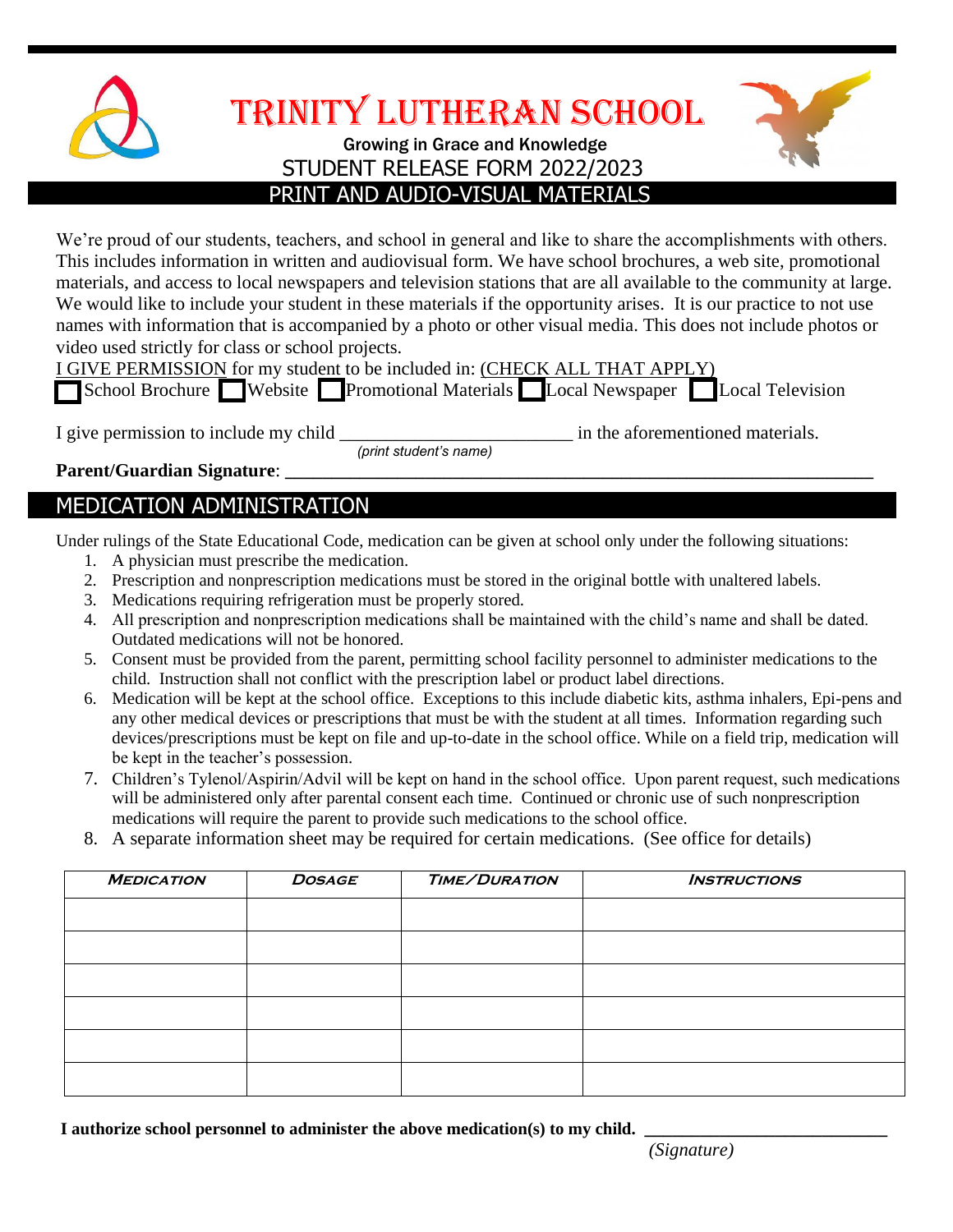

 Growing in Grace and Knowledge Parental/Guardian Commitment 2022/2023



| Student                                       |                           |  | Grade              |
|-----------------------------------------------|---------------------------|--|--------------------|
| In this agreement between TLS and<br>$c_{11}$ | $\mathbf{u}$ $\mathbf{v}$ |  | , we commit to the |

following: Parents/Legal Guardian Names

- 1. We will faithfully support the school through our prayers and positive attitude, and share any complaints and/or questionable or negative comments with only the people involved in person, not on any social media platform, and not around our child(ren). Likewise, what is shared will remain confidential and will be expressed to appropriate leadership only with our awareness and approval.
- 2. We understand the general philosophy of education as stated in the Parent and Student Handbook, and are in agreement with the purpose and intent of TLS.
- 3. We agree with the standards of conduct and discipline as outlined in the Parent and Student Handbook, and grant authority to the administration and staff to discipline our child(ren) when necessary. We further agree to follow through with appropriate consequences at home to be in alignment with the school.
- 4. We understand that the standards of TLS do not tolerate profanity, obscenity in word or action, dishonor to the Word of God, disrespect to the personnel, students, and/or families of the church and school, disobedience to the established policies of the school, or harassment of any kind.
- 5. We choose to honor those whom God has placed in authority at TLS. In doing this, we understand that we are honoring our Lord Jesus Christ while protecting our own integrity as a family.
- 6. We understand that while our child(ren) is/are enrolled at TLS, as parents/guardians, we accept the responsibility for our child(ren). This includes, but is not limited to, the following: cooperating fully with the dress code, tardy policy, and attendance policy. In choosing to take our child(ren) out of school when they are not sick (vacations, etc.) during regularly scheduled school, we acknowledge the consequences that may affect the student's learning and/or grades. The burden of missed assignments rests with us (parents), not the teacher(s). We will uphold these policies by teaching accountability through responsibility.
- 7. We will uphold and support the high academic standards of the school by providing a place at home for our child(ren) to study, and to give our child(ren) positive encouragement in the timely completion of homework assignments and projects. We will allow them to be independent thinkers and doers remembering that the assignments and projects are **not for us to complete**, but for them to process and complete at their own developmental level.
- 8. We understand that fees will be assessed to cover damages to the school property and the personal property (lost or damaged books, equipment, or supplies) within the facility and its grounds.

\_\_\_\_\_\_\_\_\_\_\_\_\_\_\_\_\_\_\_\_\_\_\_\_\_\_\_\_\_\_\_\_\_\_\_\_\_\_\_\_ \_\_\_\_\_\_\_\_\_\_\_\_\_\_\_\_\_\_\_\_\_\_\_\_

\_\_\_\_\_\_\_\_\_\_\_\_\_\_\_\_\_\_\_\_\_\_\_\_\_\_\_\_\_\_\_\_\_\_\_\_\_\_\_\_ \_\_\_\_\_\_\_\_\_\_\_\_\_\_\_\_\_\_\_\_\_\_\_\_

- 9. We will support the school by involvement in school sponsored meetings, activities, fundraisers, extracurricular events, and our time and talents.
- 10. When changes occur within the student's household, whether a change of address, parental split, etc., the office be made aware of these changes immediately.

#### **We have read the above statements and are in agreement.**

Father/Legal Guardian's Signature Date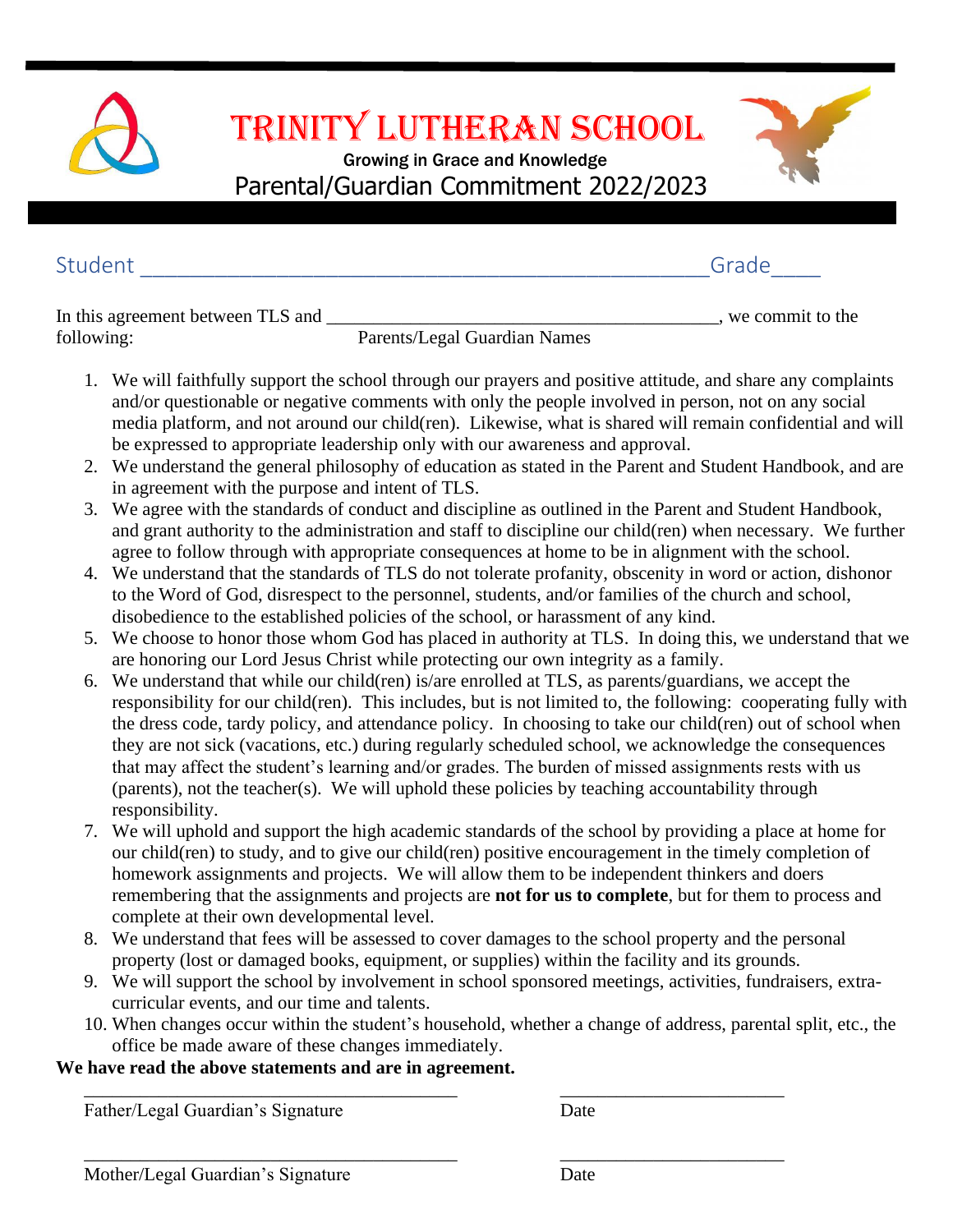

Growing in Grace and Knowledge

### **ID & EMERGENCY INFORMATION 2022/2023**

| <b>Student's Name:</b>  |                                                              |       |        | Grade:   |
|-------------------------|--------------------------------------------------------------|-------|--------|----------|
|                         | Last                                                         | First | Middle |          |
| <b>Mailing Address:</b> |                                                              | C`itv | State  | Zip Code |
|                         | <b>Physical Address:</b> (if different from mailing address) |       | City   |          |

#### **Email Address: \_\_\_\_\_\_\_\_\_\_\_\_\_\_\_\_\_\_\_\_\_\_\_\_\_\_\_\_\_\_\_\_ Alternate Email: \_\_\_\_\_\_\_\_\_\_\_\_\_\_\_\_\_\_\_\_\_\_\_\_\_\_\_\_\_** *(Necessary for fastest school communication)*

#### AUTHORIZED PICK-UP & EMERGENCY CONTACTS

Please include all persons who may be called in an emergency & authorized to pick the student up from school**. List parents/guardians first**, and at least **three** additional names and numbers of authorized persons to contact in case of an emergency. Student will not be allowed to leave with unauthorized persons. **This list should be in order of whom to call 1st, 2nd, 3rd, etc.** If cell, & work/home are the same numbers leave subsequent blank. When more than one parent/ guardian has parental rights, signatures validate agreeance.

| <b>NAME</b> | <b>RELATIONSHIP</b> | <b>CELL PHONE</b> | <b>WORK/HOME PHONE</b> |
|-------------|---------------------|-------------------|------------------------|
|             |                     |                   |                        |
|             |                     |                   |                        |
|             |                     |                   |                        |
|             |                     |                   |                        |
|             |                     |                   |                        |
|             |                     |                   |                        |

#### **Signature**  and **Signature Signature**

| MEDICAL CONTACT INFORMATION | <b>PHYSICIAN</b> | <b>DENTIST</b> |
|-----------------------------|------------------|----------------|
| <b>Name</b>                 |                  |                |
| <b>Address &amp; City</b>   |                  |                |
| Medical Plan & Number       |                  |                |
| Telephone                   |                  |                |

If physician cannot be reached, what action should be taken?  $\Box$  Call emergency hospital  $\Box$  Other, explain  $\Box$ 

| MEDICAL INFORMATION                        |
|--------------------------------------------|
| <b>Chronic Illness or Disability</b>       |
| <b>Medication Required</b>                 |
| <b>Special Equipment/Services Required</b> |
| <b>Special Accommodations Requested</b>    |
| Allergies                                  |
| Other Important Medical Information        |

**Custody Restrictions/Orders: (***legal documentation must accompany request and be kept updated at all times)*

In cases where more than one parent/guardian has rights, all signatures must appear with custody restrictions/orders.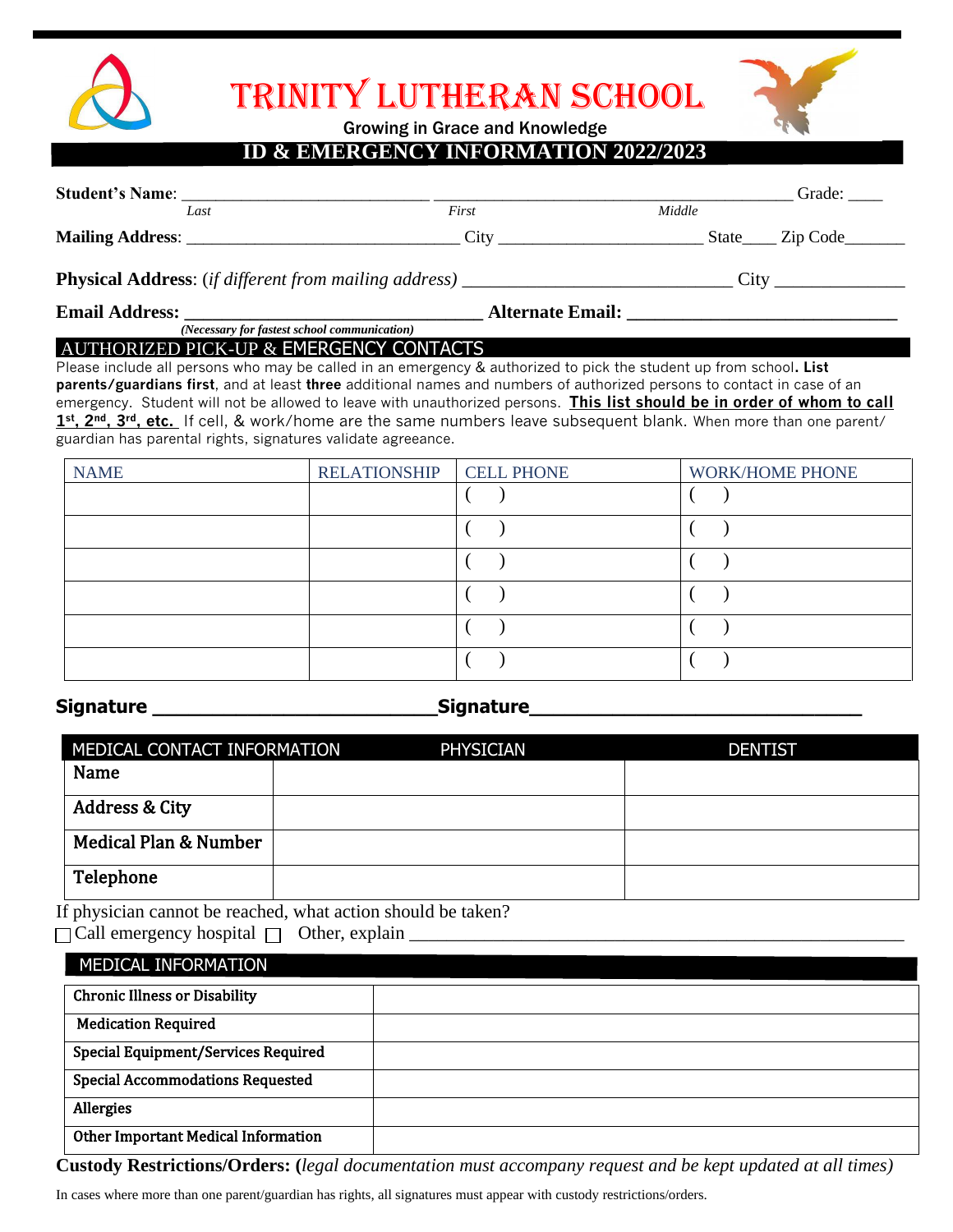#### DRIVER'S INSURANCE FORM

School sponsored field trips use private vehicles to transport students to and from the events. To assure insurance coverage for all riders, California law, private insurance policies, school policies and school insurance policies must be adhered to at all times.

Recommendations/Requirements:

- Children 12 and younger should ride in the back seat if at all possible
- No child may ride where an air bag is present
- Children under 4'9" tall or 8 years of age must be in an approved child safety seat and ride in the back seat.
- Each child must have their own seat belt
- Drivers may transport only to designated destination. No side trips allowed.
- All events begin and end at school unless otherwise noted on permission slip

As a driver and/or chaperone on a field trip, you have the unique opportunity to support the classroom teacher in extended learning opportunities. You are entrusted with the responsibility of caring for and supervising the students in your vehicle or the students assigned to you by the classroom teacher. At all times, we ask that the safety of your group be your prime concern. Your personal behavior and appearance are a model to the students. Your positive attitude will help set the tone. Strive to do your part to help make the field trip a wonderful experience for each and every child by encouraging them to be positive and treat others with respect.

Our insurance company, *Brotherhood Mutual,* has the following driver requirements:

- Brotherhood Mutual prefers that all drivers be between the ages of 25 and 65. However, we will accept drivers between the ages of 21 and 24 and over the age of 65 provided they have no accidents or violations on their motor vehicle record.
- All drivers must be properly licensed for the vehicle being driven. Class B licenses (with passenger endorsement) are required for all vehicles with a seating capacity of over 10 passengers, including the driver. (California State Law)
- No driver will be allowed to drive if he or she has more than one moving violation or accident on his or her record within the past three years.
- No driver will be permitted to drive if they have a D.U.I. on their driving record or if their license has ever been suspended.
- All drivers must have a valid United States driver's license.

Drivers/Chaperones: Absolutely no alcohol, drugs or tobacco at any time connected with the trip. All traffic laws must be observed. (Watch your speed!) If traveling with more than one vehicle, please caravan by following the lead car. No side trips, stopping for food, running an errand, etc. (That means you may not stop and get your passengers or yourself a treat, snack, or meal. If it says, "pack a sack lunch," that includes the drivers/chaperones). Avoid the use by adults and students of any electronic devices such as iPods, iPads, cell phones, or electronic games. This includes movies in the vehicle. Part of the experience of going off campus is to build a sense of community. This cannot be done if everyone is engaged with an electronic device. Encourage positive attitudes and conversations. Redirect any conversations that dishonor others.

| <b>AUTOMOBILE INFORMATION</b>  | <b>VEHICLE #1</b>     | <b>VEHICLE #2</b> |
|--------------------------------|-----------------------|-------------------|
| <b>Make/Model</b>              |                       |                   |
| <b>License Number</b>          |                       |                   |
| # of Student Approved Seats    |                       |                   |
| <b>DRIVER INFORMATION</b>      | DRIVER #1             | DRIVER #2         |
| <b>Name</b>                    |                       |                   |
| <b>Driver's License Number</b> |                       |                   |
| <b>Expiration Date</b>         |                       |                   |
| Between the ages of 25         | Yes<br>N <sub>0</sub> | Yes<br>$\Box$ No  |
| & 65                           |                       |                   |

I have read and understand all the aforementioned driver requirements. I am deemed a qualified driver under these qualifications. If my driving status changes at any time during the school year, which would disqualify me as a school sponsored event driver, I will notify the school office immediately.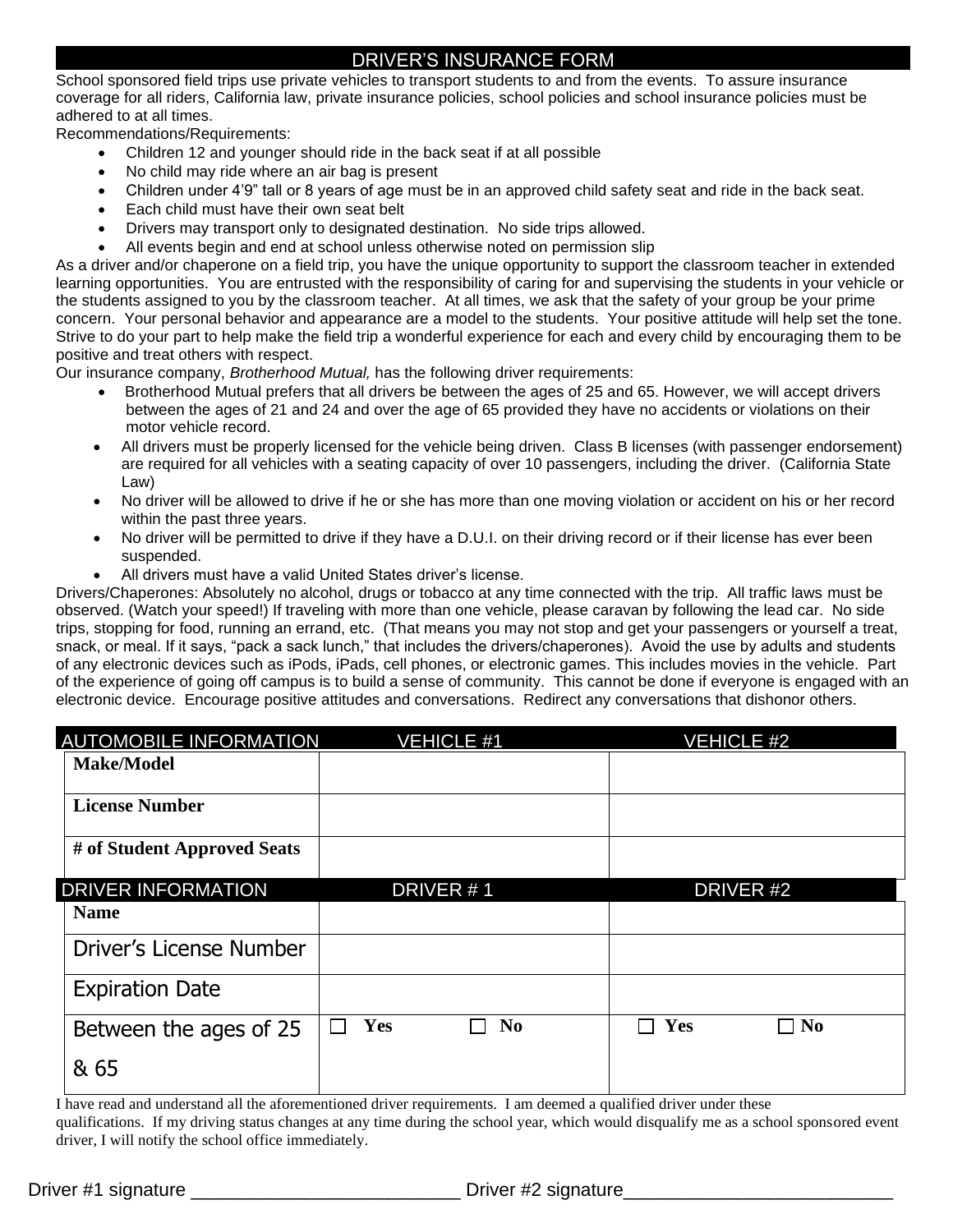

940 Creston Rd. Paso Robles, CA 93446 (805) 238-0335 FAX (805) 238-0892 [www.trinitypaso.org](http://www.trinitypaso.org/) [www.fastdir.com/trinitypaso](http://www.fastdir.com/trinitypaso)

## Parent Questionnaire

**Student Name: Student Name**: **Student Name**: **Student Name**: **Student Name: Grade entering** 2022/2023

#### **Please rate the student on the following:**

|                                | Excellent | Good | Average | Fair |
|--------------------------------|-----------|------|---------|------|
| Cooperation                    |           |      |         |      |
| <b>Consideration of Others</b> |           |      |         |      |
| Creativity                     |           |      |         |      |
| <b>Study Habits</b>            |           |      |         |      |
| <b>Organizational Skills</b>   |           |      |         |      |
| Motivation                     |           |      |         |      |
| <b>Attitude Toward School</b>  |           |      |         |      |
| <b>Intellectual Potential</b>  |           |      |         |      |
| Sense of Humor                 |           |      |         |      |

#### **Please respond to the following questions about your student.**

1. Please describe any extracurricular activities, classes, or groups the student participates in currently.

\_\_\_\_\_\_\_\_\_\_\_\_\_\_\_\_\_\_\_\_\_\_\_\_\_\_\_\_\_\_\_\_\_\_\_\_\_\_\_\_\_\_\_\_\_\_\_\_\_\_\_\_\_\_\_\_\_\_\_\_\_\_\_\_\_\_\_\_\_\_\_\_\_\_\_\_\_\_\_\_

\_\_\_\_\_\_\_\_\_\_\_\_\_\_\_\_\_\_\_\_\_\_\_\_\_\_\_\_\_\_\_\_\_\_\_\_\_\_\_\_\_\_\_\_\_\_\_\_\_\_\_\_\_\_\_\_\_\_\_\_\_\_\_\_\_\_\_\_\_\_\_\_\_\_\_\_\_\_\_\_

2. Please describe any extracurricular school sponsored activities, classes, or groups the student would be interested in participating this upcoming school year.

| Band   Choir   Handbells   Guitar   Keyboard (piano)   Drama   Percussion                            |
|------------------------------------------------------------------------------------------------------|
| Science Club Robotics Club Art (mixed media) Art (ceramics) Coding                                   |
| $\vert$ Tutoring $\vert$ Chess Club $\vert$ Other ____                                               |
| 3. Does the student have any allergy, physical disability, illness or unusual condition we should be |

\_\_\_\_\_\_\_\_\_\_\_\_\_\_\_\_\_\_\_\_\_\_\_\_\_\_\_\_\_\_\_\_\_\_\_\_\_\_\_\_\_\_\_\_\_\_\_\_\_\_\_\_\_\_\_\_\_\_\_\_\_\_\_\_\_\_\_\_\_\_\_\_\_\_\_\_\_\_\_\_

\_\_\_\_\_\_\_\_\_\_\_\_\_\_\_\_\_\_\_\_\_\_\_\_\_\_\_\_\_\_\_\_\_\_\_\_\_\_\_\_\_\_\_\_\_\_\_\_\_\_\_\_\_\_\_\_\_\_\_\_\_\_\_\_\_\_\_\_\_\_\_\_\_\_\_\_\_\_\_\_

\_\_\_\_\_\_\_\_\_\_\_\_\_\_\_\_\_\_\_\_\_\_\_\_\_\_\_\_\_\_\_\_\_\_\_\_\_\_\_\_\_\_\_\_\_\_\_\_\_\_\_\_\_\_\_\_\_\_\_\_\_\_\_\_\_\_\_\_\_\_\_\_\_\_\_\_\_\_\_\_

aware of? If yes, please provide specifics.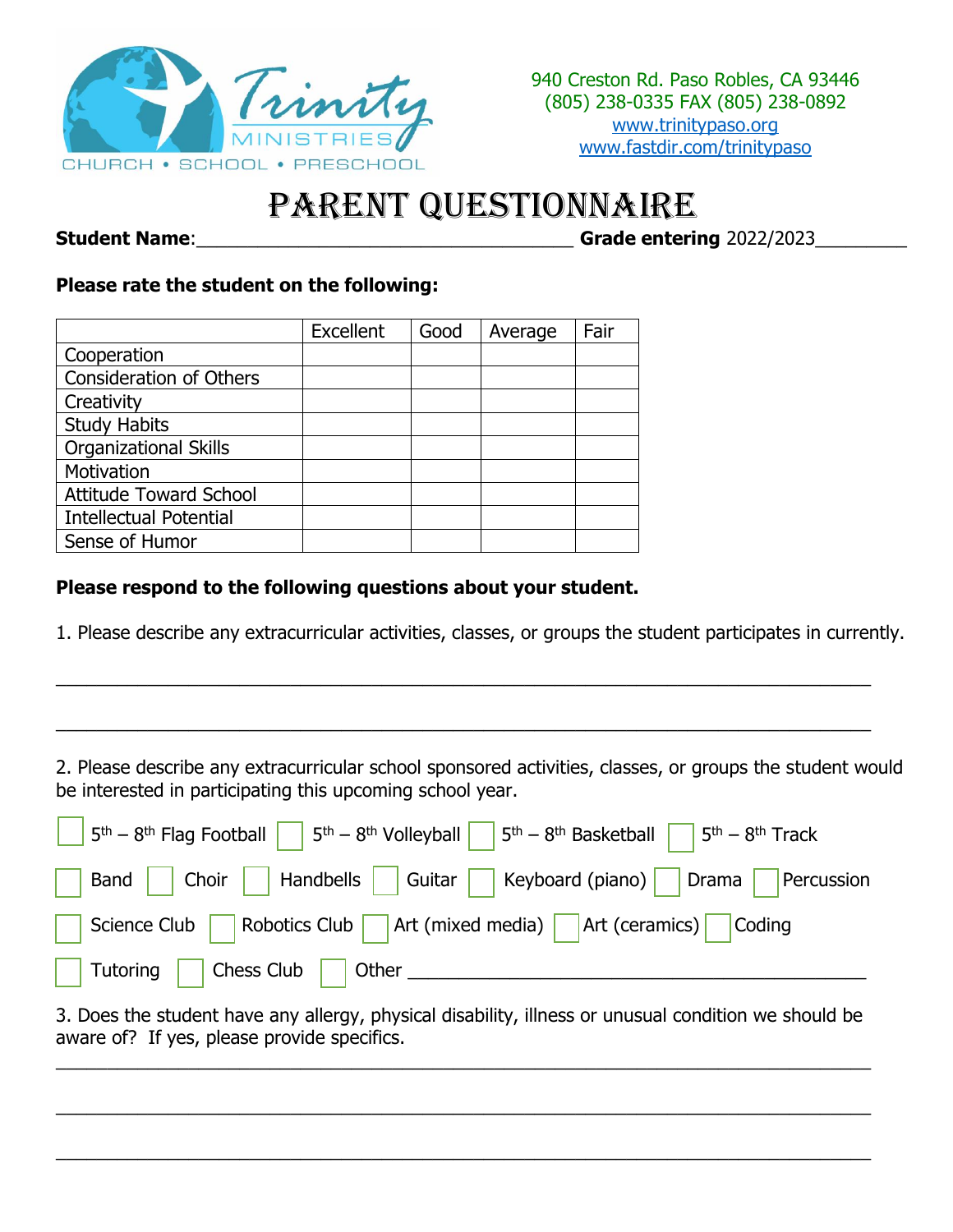4. List any talents or strengths the student has exhibited in or out of school.

5. What qualities do you appreciate most about the student?

6. Describe the student's main interests outside of school: \_\_\_\_\_\_\_\_\_\_\_\_\_\_\_\_\_\_\_\_\_

\_\_\_\_\_\_\_\_\_\_\_\_\_\_\_\_\_\_\_\_\_\_\_\_\_\_\_\_\_\_\_\_\_\_\_\_\_\_\_\_\_\_\_\_\_\_\_\_\_\_\_\_\_\_\_\_\_\_\_\_\_\_\_\_\_\_\_\_\_\_\_\_\_\_\_\_\_\_\_\_ 7. Are there any special circumstances, which may have affected the student's development in regards to the educational process? Does the child have an IEP or 504 plan at his/her current school? If so, please provide a copy.

\_\_\_\_\_\_\_\_\_\_\_\_\_\_\_\_\_\_\_\_\_\_\_\_\_\_\_\_\_\_\_\_\_\_\_\_\_\_\_\_\_\_\_\_\_\_\_\_\_\_\_\_\_\_\_\_\_\_\_\_\_\_\_\_\_\_\_\_\_\_\_\_\_\_\_\_\_\_\_\_

\_\_\_\_\_\_\_\_\_\_\_\_\_\_\_\_\_\_\_\_\_\_\_\_\_\_\_\_\_\_\_\_\_\_\_\_\_\_\_\_\_\_\_\_\_\_\_\_\_\_\_\_\_\_\_\_\_\_\_\_\_\_\_\_\_\_\_\_\_\_\_\_\_\_\_\_\_\_\_\_

\_\_\_\_\_\_\_\_\_\_\_\_\_\_\_\_\_\_\_\_\_\_\_\_\_\_\_\_\_\_\_\_\_\_\_\_\_\_\_\_\_\_\_\_\_\_\_\_\_\_\_\_\_\_\_\_\_\_\_\_\_\_\_\_\_\_\_\_\_\_\_\_\_\_\_\_\_\_\_\_

\_\_\_\_\_\_\_\_\_\_\_\_\_\_\_\_\_\_\_\_\_\_\_\_\_\_\_\_\_\_\_\_\_\_\_\_\_\_\_\_\_\_\_\_\_\_\_\_\_\_\_\_\_\_\_\_\_\_\_\_\_\_\_\_\_\_\_\_\_\_\_\_\_\_\_\_\_\_\_\_

\_\_\_\_\_\_\_\_\_\_\_\_\_\_\_\_\_\_\_\_\_\_\_\_\_\_\_\_\_\_\_\_\_\_\_\_\_\_\_\_\_\_\_\_\_\_\_\_\_\_\_\_\_\_\_\_\_\_\_\_\_\_\_\_\_\_\_\_\_\_\_\_\_\_\_\_\_\_\_\_

8. Has the student ever been subject to any disciplinary action, i.e., suspension or dismissal, in any school? If yes, please explain.

\_\_\_\_\_\_\_\_\_\_\_\_\_\_\_\_\_\_\_\_\_\_\_\_\_\_\_\_\_\_\_\_\_\_\_\_\_\_\_\_\_\_\_\_\_\_\_\_\_\_\_\_\_\_\_\_\_\_\_\_\_\_\_\_\_\_\_\_\_\_\_\_\_\_\_\_\_\_\_\_

\_\_\_\_\_\_\_\_\_\_\_\_\_\_\_\_\_\_\_\_\_\_\_\_\_\_\_\_\_\_\_\_\_\_\_\_\_\_\_\_\_\_\_\_\_\_\_\_\_\_\_\_\_\_\_\_\_\_\_\_\_\_\_\_\_\_\_\_\_\_\_\_\_\_\_\_\_\_\_\_

\_\_\_\_\_\_\_\_\_\_\_\_\_\_\_\_\_\_\_\_\_\_\_\_\_\_\_\_\_\_\_\_\_\_\_\_\_\_\_\_\_\_\_\_\_\_\_\_\_\_\_\_\_\_\_\_\_\_\_\_\_\_\_\_\_\_\_\_\_\_\_\_\_\_\_\_\_\_\_\_

\_\_\_\_\_\_\_\_\_\_\_\_\_\_\_\_\_\_\_\_\_\_\_\_\_\_\_\_\_\_\_\_\_\_\_\_\_\_\_\_\_\_\_\_\_\_\_\_\_\_\_\_\_\_\_\_\_\_\_\_\_\_\_\_\_\_\_\_\_\_\_\_\_\_\_\_\_\_\_\_

9. What languages are spoken at home? If more than one, please indicate the student's primary language.

\_\_\_\_\_\_\_\_\_\_\_\_\_\_\_\_\_\_\_\_\_\_\_\_\_\_\_\_\_\_\_\_\_\_\_\_\_\_\_\_\_\_\_\_\_\_\_\_\_\_\_\_\_\_\_\_\_\_\_\_\_\_\_\_\_\_\_\_\_\_\_\_\_\_\_\_\_\_\_\_

\_\_\_\_\_\_\_\_\_\_\_\_\_\_\_\_\_\_\_\_\_\_\_\_\_\_\_\_\_\_\_\_\_\_\_\_\_\_\_\_\_\_\_\_\_\_\_\_\_\_\_\_\_\_\_\_\_\_\_\_\_\_\_\_\_\_\_\_\_\_\_\_\_\_\_\_\_\_\_\_

\_\_\_\_\_\_\_\_\_\_\_\_\_\_\_\_\_\_\_\_\_\_\_\_\_\_\_\_\_\_\_\_\_\_\_\_\_\_\_\_\_\_\_\_\_\_\_\_\_\_\_\_\_\_\_\_\_\_\_\_\_\_\_\_\_\_\_\_\_\_\_\_\_\_\_\_\_\_\_\_

\_\_\_\_\_\_\_\_\_\_\_\_\_\_\_\_\_\_\_\_\_\_\_\_\_\_\_\_\_\_\_\_\_\_\_\_\_\_\_\_\_\_\_\_\_\_\_\_\_\_\_\_\_\_\_\_\_\_\_\_\_\_\_\_\_\_\_\_\_\_\_\_\_\_\_\_\_\_\_\_

10. What is the single most important legacy that you, as a parent, would like to see your child manifest in his/her life? Please explain.

11. Is there any other information concerning the student (change in family dynamics, signs of depression, anxiety, social or emotional struggles, gaps in learning, changes in behavior, etc.) you would like to share?

\_\_\_\_\_\_\_\_\_\_\_\_\_\_\_\_\_\_\_\_\_\_\_\_\_\_\_\_\_\_\_\_\_\_\_\_\_\_\_\_\_\_\_\_\_\_\_\_\_\_\_\_\_\_\_\_\_\_\_\_\_\_\_\_\_\_\_\_\_\_\_\_\_\_\_\_\_\_\_\_

\_\_\_\_\_\_\_\_\_\_\_\_\_\_\_\_\_\_\_\_\_\_\_\_\_\_\_\_\_\_\_\_\_\_\_\_\_\_\_\_\_\_\_\_\_\_\_\_\_\_\_\_\_\_\_\_\_\_\_\_\_\_\_\_\_\_\_\_\_\_\_\_\_\_\_\_\_\_\_\_

Parent/Guardian Signature \_\_\_\_\_\_\_\_\_\_\_\_\_\_\_\_\_\_\_\_\_\_\_\_\_\_\_\_\_\_\_\_\_\_\_\_\_\_\_Date \_\_\_\_\_\_\_\_\_\_\_\_\_\_\_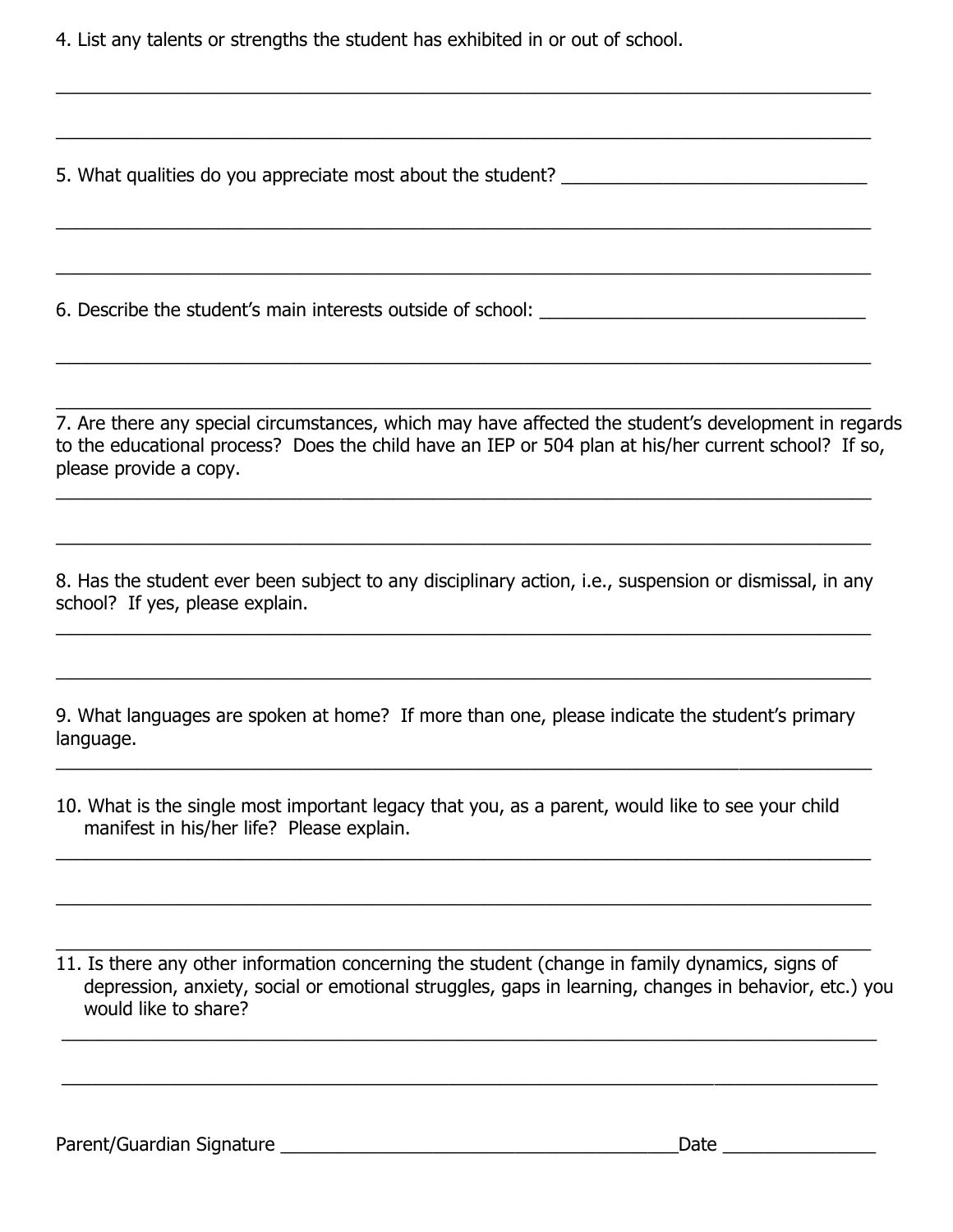

940 Creston Rd. Paso Robles, CA 93446 \* 238-0335

Re: Immunization requirements for 2022/2023 as of January 2022 **Students Admitted at K-12 Need:**

#### **Diphtheria, Tetanus, and Pertussis (DTaP, DTP, Tdap, or Td) — 5 doses**

(4 doses OK if one was given on or after 4th birthday. 3 doses OK if one was given on or after 7th birthday.)

For 7th-12th graders, at least 1 dose of pertussis-containing vaccine is required on or after 7th birthday.

- **Polio (OPV or IPV) — 4 doses** 
	- (3 doses OK if one was given on or after 4th birthday)
- **Hepatitis B — 3 doses**  (not required for 7th grade entry)
- **Measles, Mumps, and Rubella (MMR) — 2 doses**  (Both given on or after 1st birthday)
- **Varicella (Chickenpox) — 2 doses**

These immunization requirements also apply to students entering transitional kindergarten. All California schools are required to check immunization records for all new student admissions at TK/Kindergarten through 12th grade and all students advancing to 7th grade before entry. Parents must show their child's Immunization Record as proof of immunization.

### **Medical Exemptions**

#### **1. For admissions on or after July 1, 2019, what is required for a medical exemption to a required immunization?**

Starting January 1, 2021, all medical exemptions will be submitted electronically directly into the California Immunization Registry (CAIR) utilizing a standard form from a physician (MD or DO) licensed in California which states:

- The specific nature of the physical condition or medical circumstance of the child for which a licensed physician does not recommend immunization.
- Each specific required vaccine that is being exempted.
- Whether the medical exemption is permanent or temporary.
- If the exemption is temporary, an expiration date no more than 12 calendar months from the date of signing.